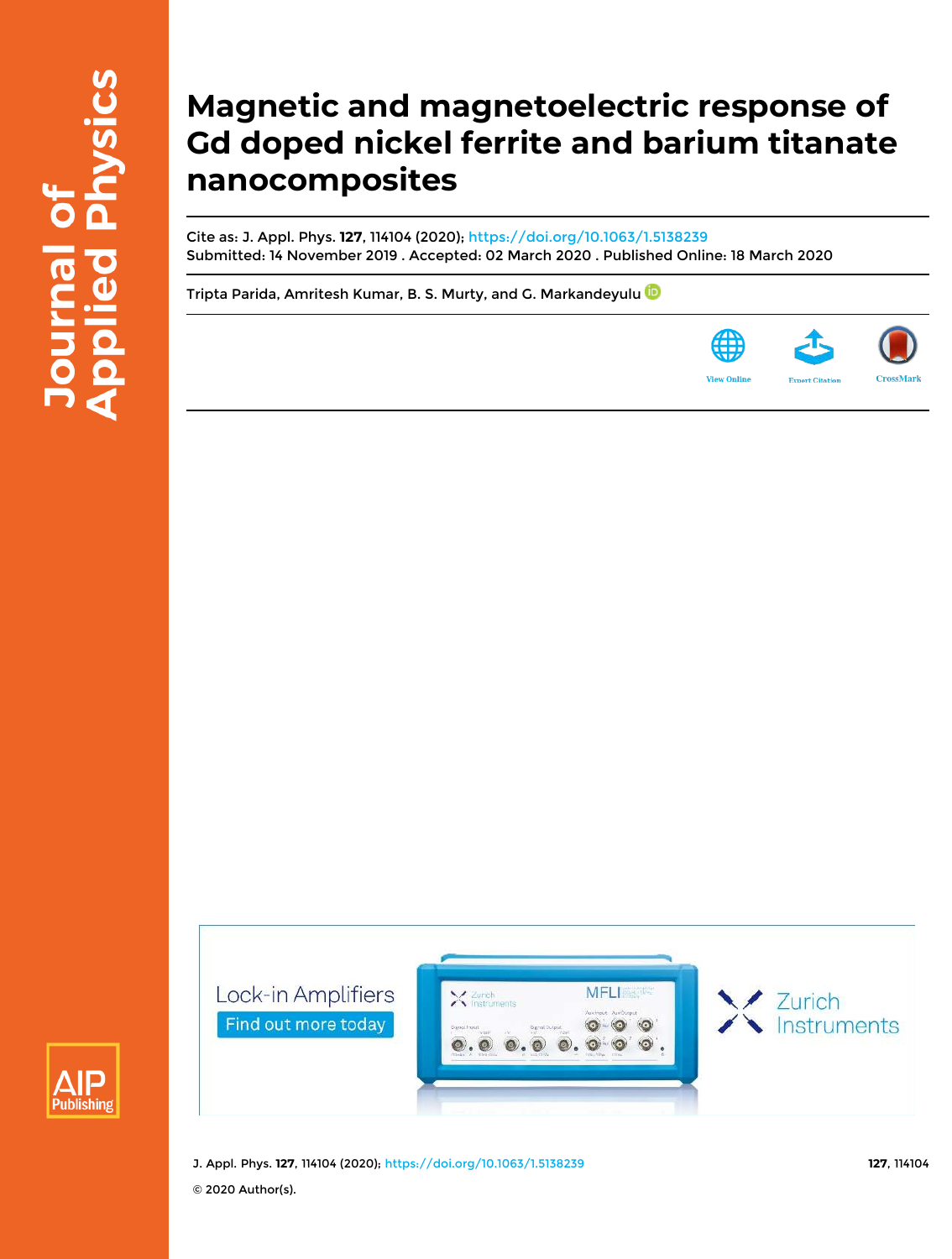View Online Export Citation CrossMark

# Magnetic and magnetoelectric response of Gd doped nickel ferrite and barium titanate nanocomposites

Cite as: J. Appl. Phys. 127, 114104 (2020); doi: 10.1063/1.5138239 Submitted: 14 November 2019 · Accepted: 2 March 2020 · Published Online: 18 March 2020

Tripta Parida,<sup>1</sup> Amritesh Kumar,<sup>2</sup> B. S. Murty,<sup>3</sup> and G. Markandeyulu<sup>1,a)</sup>

## AFFILIATIONS

<sup>1</sup>Department of Physics, Indian Institute of Technology Madras, Chennai 600036, India

<sup>2</sup>Department of Applied Mechanics, Indian Institute of Technology Madras, Chennai 600036, India

<sup>3</sup>Department of Metallurgical and Materials Engineering, Indian Institute of Technology Madras, Chennai 600036, India

a)**Author to whom correspondence should be addressed:** mark@iitm.ac.in. **Tel.:** +91-44-22574870

### **ABSTRACT**

Composites of NiFe<sub>2</sub>O<sub>4</sub> (NFO)–BaTiO<sub>3</sub> (BTO) and NiGd<sub>0.01</sub>Fe<sub>1.99</sub>O<sub>4</sub> (G0.01)–BTO were investigated by x-ray diffraction, magnetization, transmission electron microscopy, magnetocapacitance, and ferroelectric studies. NFO and G0.01 nanoparticles were synthesized by the sol-gel method. The crystallite size of the nanoparticles estimated from the x-ray diffraction patterns is 20–22 nm. The average crystallite sizes of NFO and G0.01 nanoparticles were estimated from the transmission electron micrographs as 26 (1) nm and 22.3 (0.3) nm, respectively. These nanoparticles were encapsulated in a BTO shell, resulting in the formation of nanocomposites. Room temperature magnetization (at 60 kOe) of G0.01 nanoparticles was found to be slightly higher than that of NFO nanoparticles, due to the larger moment of  $Gd^{3+}$  than that of Fe<sup>3+</sup>. Also, the magnetization of G0.01–BTO is more than that of NFO–BTO nanocomposites. The magnetoelectric effect was observed with a magnetocapacitance value of approximately −10% at 10 kHz in both the composites.

Published under license by AIP Publishing. https://doi.org/10.1063/1.5138239

#### I. INTRODUCTION

The research to obtain miniaturized devices using the functional properties of nanomaterials is of topical interest in recent times. One such property, the magnetoelectric (ME) response, is reported to arise due to the strain mediated effect, which is a result of the combination of the magnetostrictive effect of the magnetic phase and the piezoelectric effect of the ferroelectric phase. Toward this, materials exhibiting the ME effect have found various applications in the interdisciplinary fields of biomedical engineering and electronics.<sup>1,2</sup> These are useful in a wide range of applications starting from thin film devices such as ME actuators, sensors, etc., to the memory devices as well as carrier materials for drug delivery.<sup>3</sup>

Bharathi et al. have reported that rare-earth doped nickel ferrite compounds exhibited ferroelectricity and magnetocapacitance (MC %) of −4% in Dy and −3% in Gd doped NFO with a magnetoelectric voltage coefficient (MEVC) in the range of 1.5–2 mV/cm Oe.<sup>4,5</sup>

The ME coupling phenomenon in the composite system of NFO–BTO was first observed in the 1970s by Boomgaard et al.<sup>6</sup> 0-3

particulate composites have been reported to exhibit low MEVC values as predicted from theory, due to factors such as the following:<sup>7</sup>

- 1. The difference in thermal expansions of piezoelectric and ferrite phases leads to misfit strain at the interface, thereby reducing the densification.
- 2. Strain transfer between piezoelectric and magnetostrictive phases weakens due to the secondary phase formation from chemical reactions between these phases during high temperature sintering.
- 3. Leakage current due to low resistivity (~10<sup>7</sup> Ω cm)<sup>8</sup> of the magnetic phase compared to that  $(10^{12} \Omega \text{ cm})^9$  of the ferroelectric phase.

In order to reduce the contact area between the ferrite particles, core–shell composites with a piezoelectric material such as BTO as the shell have been prepared.<sup>10,11</sup> Zhou et al.<sup>12</sup> have reported the ME effect (12 mV/cm Oe) in NFO–BTO core–shell composites produced by a simple hydrothermal method. NFO nanoparticles were synthesized followed by the shell formation of BTO. Banerjee et  $al$ <sup>13</sup> have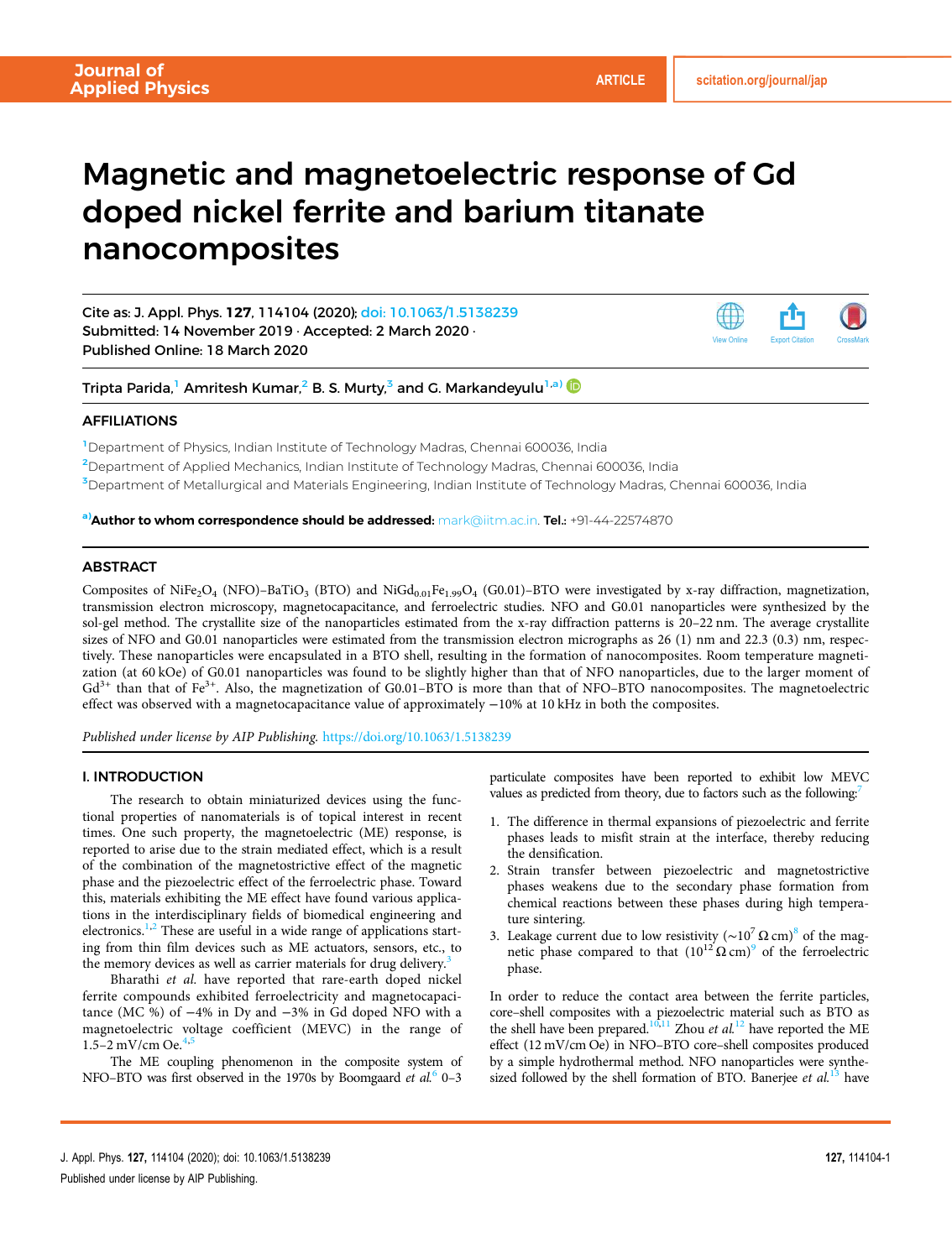reported a self-assembly of NFO–BTO core–shell composites using DNA functionalized nanoparticles. Raidongia et al.<sup>11</sup> have synthesized CFO–BTO core–shell nanoparticles and nanotubes using a combination of solution processing and high temperature calcination. Chaudhuri and Mandal<sup>14</sup> have reported that MEVC of the CFO–BTO (1:1) core–shell was 35 times higher than that of the CFO–BTO (1:1) mixture.

Based on the observation of the structural distortion driven  $ME$  effect in Gd doped  $NFO$ <sup>15</sup> and the reports on CFO/NFO–BTO core–shell composites, core–shell nanostructures of Gd doped NFO as a magnetic phase and BTO as a piezoelectric phase were prepared. The physical and structural properties of G0.01–BTO are compared with those of NFO–BTO core shell nanocomposites, in this study.

#### II. EXPERIMENTAL DETAILS

NFO and G0.01 nanoparticles were synthesized by the sol-gel method. Stoichiometric amounts of the corresponding metal nitrates were dissolved in ethylene glycol, and using triethyl amine as a catalyst, as reported.<sup>16</sup> 0.1 g of citric acid was added to 0.029 g of barium carbonate (BaCO<sub>3</sub>) to form Ba citrate solution. 1 g citric acid was added to titanium iso-propoxide  $[\rm Ti(\rm OCH(CH_3)_2)_4]$  in the ethanol medium in a separate container to obtain Ti citrate solution. Both these solutions were mixed to form equimolar Ba and Ti citrate solutions. 0.1 g of NFO and G0.01 nanoparticles were mixed in Ba and Ti citrate solutions, and this mixture was sonicated for 2 h and was dried at 60 °C to obtain the powders, which were heat treated at 750 °C for  $5 h<sup>17</sup>$  Powder x-ray diffraction (XRD) patterns collected employing a PANalytical X'Pert PRO diffractometer using Cu  $K_{\alpha}$  radiation confirmed the formation of NFO/G0.01 in a spinel structure and BTO in a perovskite structure. Dark-field TEM images and selected area diffraction patterns of the nanoparticles were captured using a TECNAI T20 electron microscope operating at an applied voltage of 200 kV. The images and line profile analysis obtained by high-angle annular dark-field scanning transmission electron microscopy (HAADF-STEM) employing FEI Titan G2 60-300 clearly reveal the core shell structures of G0.01–BTO composites.

A VSM with a SQUID detector (SVSM MPMS 3, QD, USA) was employed to carry out magnetization measurements. Magnetocapacitance measurements on green compacts of NFO–BTO and G0.01–BTO nanocomposites were carried out by employing an HP 4192A impedance analyzer, at a frequency of 10 kHz, in magnetic fields up to 0.7 T applied along and perpendicular to the axis of the (disk shaped) sample. Magnetoelectric measurements were also carried out on the same samples using an ME measurement setup (details of the experimental setup are mentioned in Ref. 18). Input signals for both the ac and dc fields were generated by the function generator. A sinusoidal AC signal at a constant frequency of 1 kHz was amplified by an amplifier (KEPCO, BOP 36-6DL). To measure the voltage generated across the piezoelectric material, contacts were given on the top and bottom surfaces of the sample and were connected to a lock-in-amplifier (DSP7265).

#### III. RESULTS AND DISCUSSION

Powder x-ray diffraction (XRD) patterns shown in Figs. 1(a) and 1(b) confirm the formation of NFO and G0.01 nanoparticles. Rietveld refinement was carried out, and  $\chi^2$  values were observed to be 1.19 and 1.10 for NFO and G0.01, respectively.



FIG. 1. Powder x-ray diffraction pattern on (a) NFO and (b) G0.01 as synthesized nanoparticles and Raman spectra for (c) NFO and (d) G0.01 nanoparticles.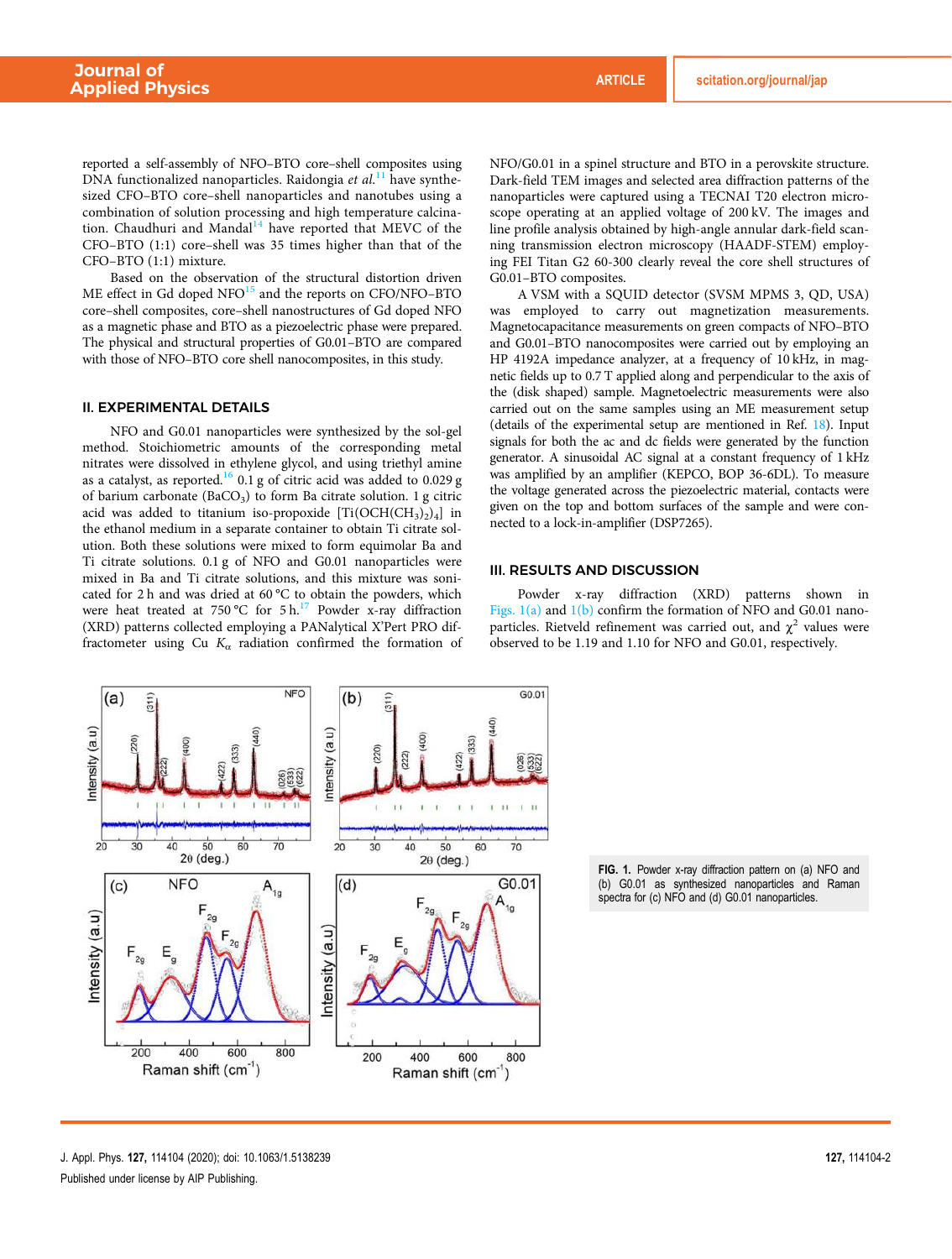

FIG. 2. Powder x-ray diffraction pattern of (a) NFO–BTO and (b) G0.01–BTO nanocomposites.

The average crystallite size was estimated to be 20 nm for NFO and 22 nm for G0.01 nanoparticles by the Williamson–Hall method. The lattice parameters of NFO and G0.01 calculated from Reitveld analysis are 8.341 (0.001) Å and 8.339 (0.001) Å, respectively. Since the concentration of Gd is low, XRD analysis could not reveal a perceptible change in the lattice parameter. Figures  $1(c)$  and  $1(d)$  show the Raman spectra for NFO and G0.01 nanoparticles, respectively. There are five Raman active modes in ferrites, viz., one each of  $A_{1g}$ , E<sub>g</sub>, and  $3T_{2g}$ .<sup>19</sup> The A<sub>1g</sub> mode (at 702 cm<sup>-1</sup>) can be attributed to the

symmetric stretching of the metal (tetrahedral site)–oxygen (Ni–O and Fe–O) bonds, and the  $E_g$  mode (at 333 cm<sup>-1</sup>) is due to the symmetric bending of the metal (octahedral site)–oxygen bonds. Peaks at 212, 482, and 577 cm<sup>-1</sup> correspond to the  $3T_{2g}$  mode. The E<sub>g</sub> mode peak is seen to split into two as shown in Fig.  $1(d)$ , which is an indication of the presence of  $Gd^{3+}$  at the octahedral site.

XRD patterns of the nanocomposites are shown in Fig. 2 where the phases corresponding to NFO and G0.01 are indicated by □ and those corresponding to BTO by ●; the phase percentages



FIG. 3. TEM dark-field micrographs and SAD pattern of (a) NFO and (b) G0.01 as synthesized nanoparticles corresponding to the (220) plane, (c) and (d) correspond to the particles size distribution of NFO and G0.01 nanoparticles, respectively.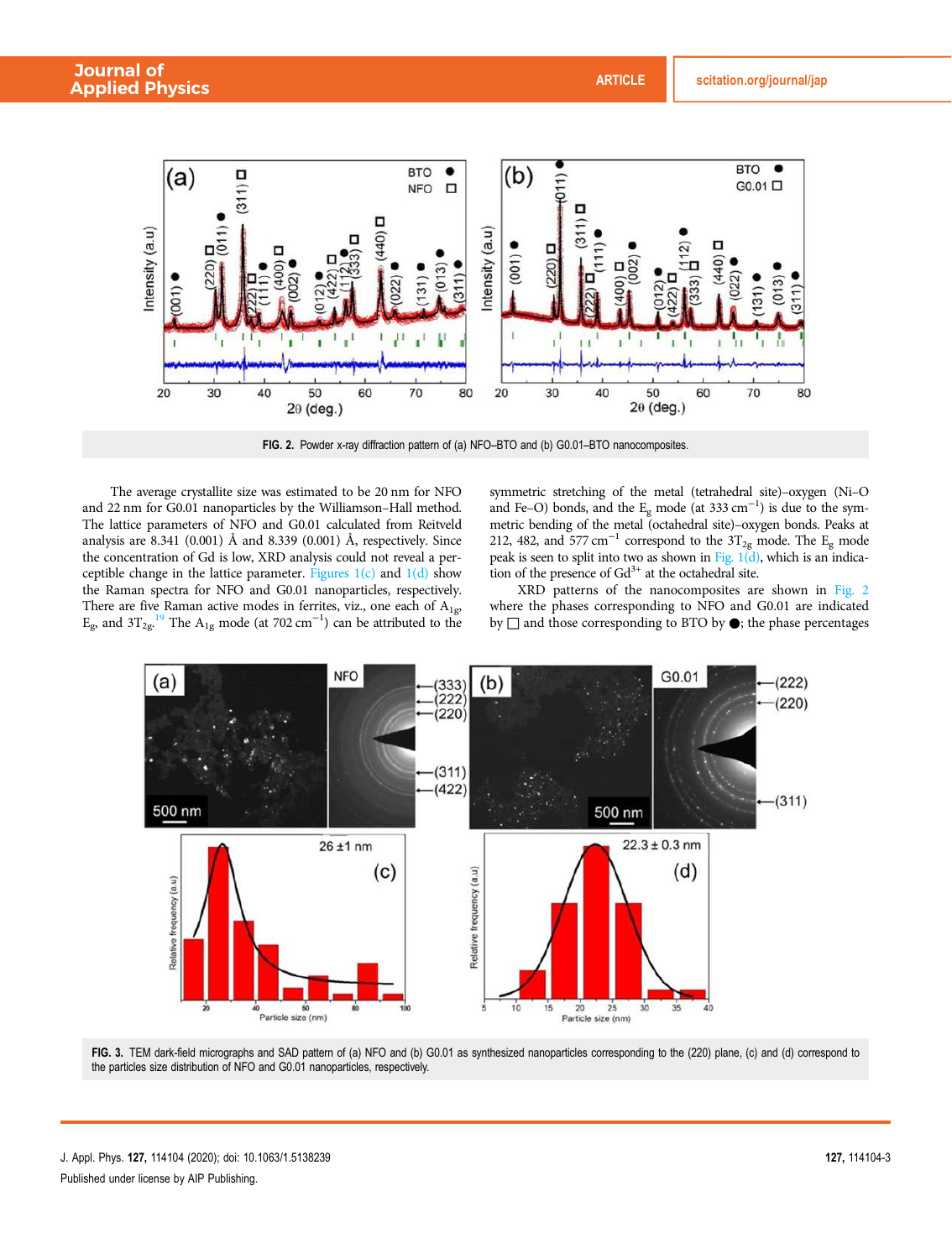

FIG. 4. Dark-field micrograph of nanocomposites indicating the bright crystallites to be of (a) NFO and (b) G0.01 nanoparticles corresponding to (220) planes, (c) and (d) correspond to the particles size distribution of these NFO and G0.01 nanoparticles, respectively, embedded in a BTO shell.

of the nanocomposites were obtained from Rietveld analysis. The phase percentage for NFO is 32 and that of BTO is 68, whereas in G0.01–BTO, they are observed to be 28 and 72 for G0.01 and BTO, respectively. An average crystallite size of 26 nm obtained from TEM matches with the value obtained from XRD indicating the formation of predominantly single crystallite particles as shown in Fig. 3. Dark-field micrographs of nanocomposites of NFO–BTO and G0.01–BTO were captured and are shown, respectively, in Figs.  $4(a)$  and  $4(b)$ . The aperture was placed on the (220) peak of NFO and G0.01 to facilitate the observation of the respective crystallites. The crystallite size of NFO calculated from Fig.  $4(a)$  is found out to be 48 (1) nm, whereas for G0.01, it is 52 (2) nm. It is also observed that BTO is not uniformly coated on the irregular surfaces of NFO and G0.01 (due to agglomeration). However, the core–shell structure is retained. Figures  $5(a)$  and  $5(b)$  reveal the presence of Ni, Fe, and Gd in the core (Gd concentration is low, so counts are low as compared to all other elements) and Ba, Ti in the shell.

Magnetization (M) values of NFO and G0.01 nanoparticles are observed to be 38 emu/g and 40 emu/g, respectively, at 60 kOe. In G0.01, Gd<sup>3+</sup> ions with a magnetic moment of 7.94  $\mu_B$  replace Fe<sup>3+</sup> ions of magnetic moment of  $5 \mu_B$  (both from Hund's rules), which leads to an increase in the magnetization of the sample.<sup>2</sup> Rietveld analysis hinted at the preferential substitution of  $Gd^{3+}$  in the octahedral site. This fact was further confirmed using Raman spectroscopy analysis as stated in Sec. III. In the spinel system, the moments of the ions at tetrahedral and octahedral sites are antiferromagnetically coupled. The presence of  $Gd^{3+}$  at the octahedral site leads to larger magnetic moments of G0.01 nanoparticles compared to the NFO nanoparticles.

In order to obtain an estimate of the anisotropy constant, the M–H data are fitted to the Law of Approach to Saturation (LAS) for cubic anisotropy. $21$  In polycrystalline soft magnetic materials,



FIG. 5. STEM micrographs of G0.01–BTO nanocomposites. (a) STEM-HAADF image and (b) line profile analysis from left to right suggest that G0.01 is the core and BTO, the shell. $<sup>2</sup>$ </sup>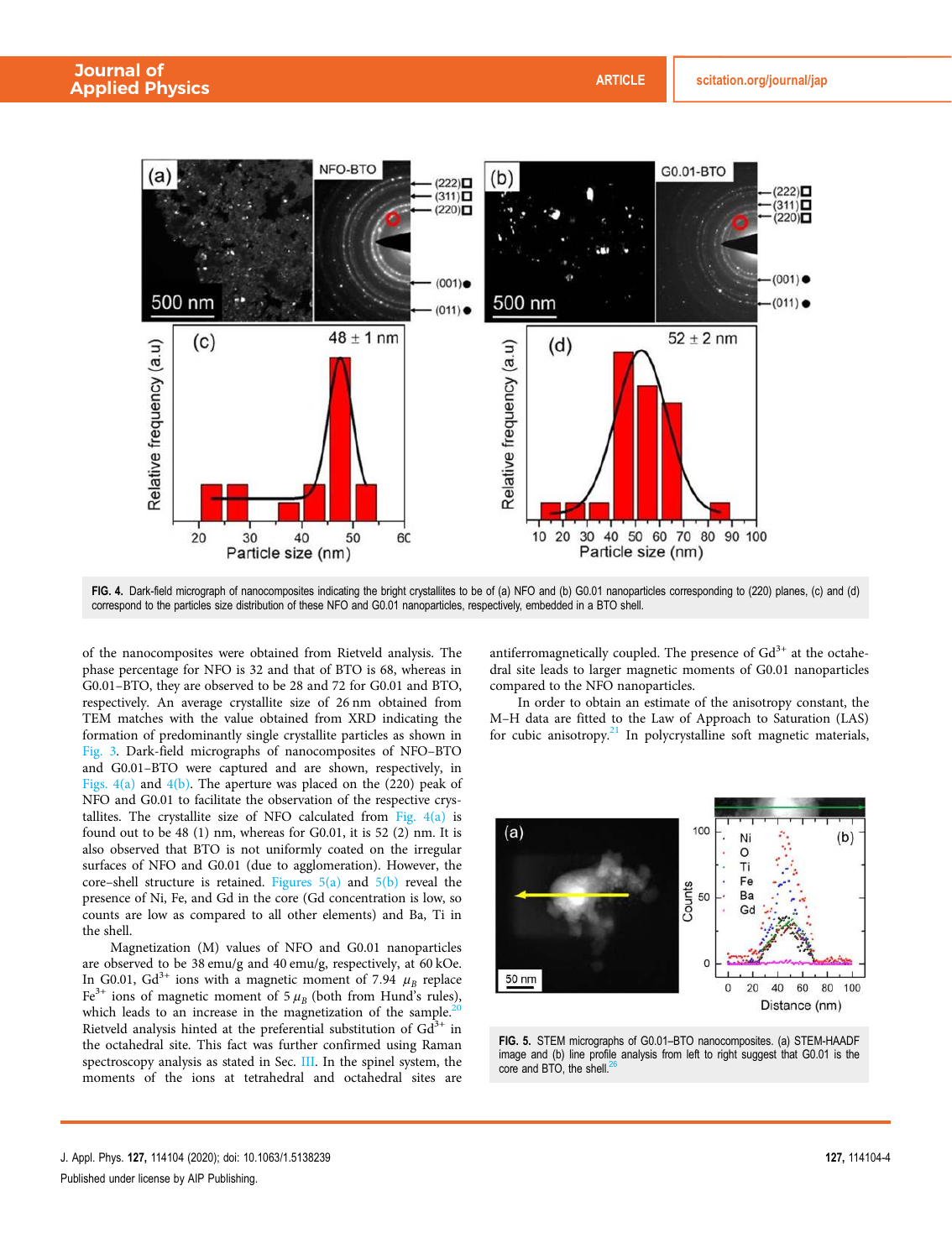

FIG. 6. M/M<sub>s</sub> as a function of magnetic field (after subtracting the demagnetizing field).

the LAS is given by

$$
M(H) = M_S \left( 1 - \frac{a_1}{H} - \frac{a_2}{H^2} \right) + \chi H, \tag{1}
$$

where  $M_S$  is the spontaneous magnetization,  $\frac{a_1}{H}$  is associated with nonmagnetic inclusions and existence of structural defects,  $\frac{a_2}{H^2}$  is due to uniform magnetocrystalline anisotropy, and  $\chi$  is the magnetic susceptibility. The coefficient  $a_2$  for a ferromagnet with a cubic crystal structure is given by

$$
a_2 = \frac{8}{105} \frac{K_1^2}{M_S^2},\tag{2}
$$

where  $K_1$  is the cubic anisotropy constant of first order. The estimated value of  $K_1$  of NFO is  $2.97 \times 10^4$  J/m<sup>3</sup> (reported value is  $3.48 \times 10^4$  J/m<sup>3</sup>),<sup>21</sup> whereas that of G0.01 is  $4.99 \times 10^4$  J/m<sup>3</sup>. The  $\chi$  values are found to be in the order of 10<sup>-6</sup>.



FIG. 7. Langevin fit of the curves (a) NFO, (b) G0.01, (c) NFO–BTO, and (d) G0.01–BTO.

In order to substantiate the values of the anisotropy constants obtained, the magnetization curves, after the demagnetizing fields (assuming spherical particles) were subtracted, were normalized to the respective values at 60 kOe (Fig. 6). From the figure (inset of Fig. 6), it can be seen that there is a crossover at 306 Oe as G0.01 has slightly higher anisotropy as well as higher magnetization compared to NFO.

Magnetization curves of NFO and G0.01 nanoparticles with the nanocomposites NFO–BTO and G0.01–BTO are plotted in Figs. 7(a) and 7(b). The figures indicate superparamagnetic-like behavior in both the nanoparticles and the composites. The curves were fitted to the modified Langevin function

$$
M = (1 - \alpha) \left[ 1 - e^{\frac{H}{H_Z}} \right] + \alpha L \left( \frac{\mu H}{k_B T} \right), \tag{3}
$$

where  $\mu$  is the magnetic moment of a single particle and  $L(x) = [\coth(x) - \frac{1}{x}] + \chi_p H$ .  $\chi_p$  is the high field paramagnetic susceptibility.  $\alpha$  is the paramagnetic fraction and  $\alpha$   $L(x)$  represents the temperature and field dependent paramagnetic fraction of the sample.  $(1 - \alpha)$  is the ferromagnetic fraction and the moment tends to saturate near  $H = H_z$ .



FIG. 8. M–T curves of (a) NFO–BTO and (b) G0.01– BTO.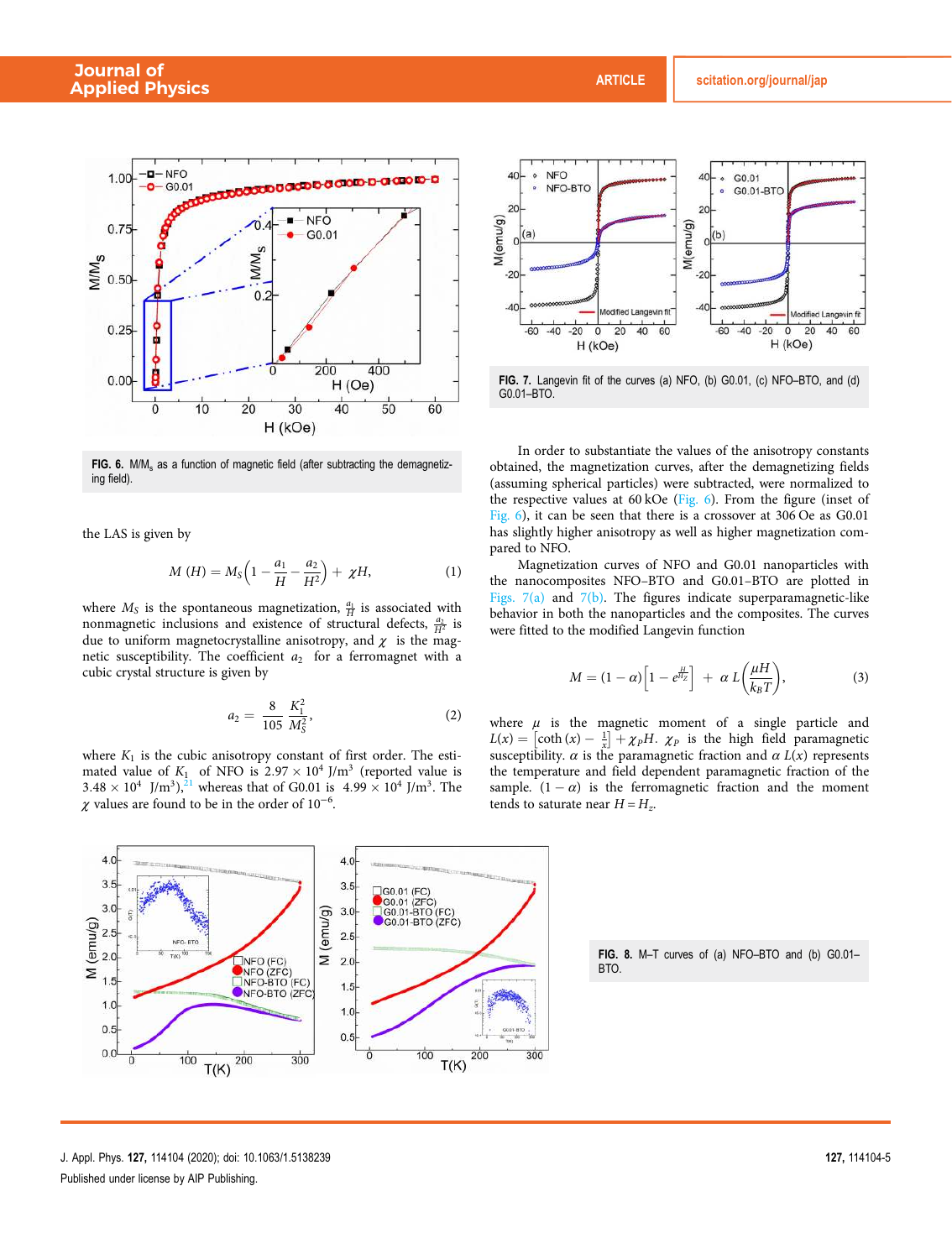

FIG. 9. MC% of NFO–BTO and G0.01–BTO nanocomposites.

First quadrant M–H curves were fitted to Eq. (3). The values of saturation magnetization (M<sup>s</sup> ) of NFO–BTO and G0.01–BTO nanocomposites are 16 emu/g and 25 emu/g, respectively. Due to the higher magnetization, G0.01 nanoparticles are more agglomerated compared to NFO, which enables them to get entrapped in a BTO shell.

In the present case,  $(1 - \alpha)$  is attributed to the net magnetic moment of NFO nanoparticles which is 0.7; upon the formation of a composite with a BTO shell, this value is reduced to 0.4. However, in the case of G0.01–BTO, the particles were more agglomerated and the value of 0.7 of  $(1 - \alpha)$  supports the above.  $\chi_P$ , the paramagnetic contribution, increases with the addition of the non-magnetic shell and from this it is evident that the inter-particle interaction in the core has decreased. To observe the superparamagnetic effect, temperature dependent magnetization measurements were carried out in field cooled (FC) and zero field cooled (ZFC) modes with 100 Oe as an applied field and the M–T curves are shown in Figs.  $8(a)$  and  $8(b)$ .

ZFC and FC curves of NFO-BTO composite meet each other between 250 K and 300 K and those of G0.01–BTO composite at 300 K. The ZFC curves of the composites have inflection points at 71 K (NFO–BTO) and 133 K (G0.01–BTO), whereas those of NFO and G0.01 nanoparticles do not show any inflection. The peak in the ZFC curve is attributed to the hindered spin response of the system below the blocking temperature. There can be either particle size dependent spin blocking mechanism or hindered spin response due to a diamagnetic shell around the ferromagnetic core.  $G(T)$ which is defined  $as^{22}$ 

$$
G(T) = \frac{d}{dT} \left[ M_{FC} \left( T \right) - M_{ZFC} \left( T \right) \right] \tag{4}
$$

confirms that the blocking of spin is due to the diamagnetic shell in the composites as shown in the insets of Figs.  $8(a)$  and  $8(b)$ .

Strain generated on the application of a magnetic field is transferred on to the piezoelectric phase, and the potential drop across the sample is measured. Magnetocapacitance (MC) was further determined using the relation given below,

MC % = 
$$
\frac{C(H) - C(0)}{C(0)} \times 100\%
$$
. (5)

With the increase in the applied magnetic field, the absolute value of MC decreases, and at higher values of magnetic field, it remains unsaturated. Figure 9 shows the magnetocapacitance (MC%) with a magnetic field up to 7 kOe at a frequency of 10 kHz. The value of MC is found to be −10.2% at 7 kOe for NFO–BTO nanocomposite, whereas, of G0.01–BTO, it is −10.7%.

The polarization arises from the BTO phase, and both NFO and G0.01 exhibit a negative magnetostriction and thus, MC increases in the negative direction with increasing magnetic field. $^{23}$ Furthermore, in order to ascertain the magnetoelectric coupling, magnetic field assisted magnetoelectric voltage coefficient for NFO– BTO and G0.01–BTO composites were measured. These core–shell powders were pressed into disks of 6 mm diameter  $\times$  1 mm thickness and in-plane (magnetic field in the plane of the disk) and out-of-plane (magnetic field perpendicular to the plane of the disk) measurements were carried out on the sample, by varying ac magnetic field and the corresponding electrical response was recorded



FIG. 10. Variation of output magnetoelectric voltage (mV) and  $\alpha_{ME}$  (mV cm<sup>-1</sup>) of (a) NFO–BTO and (b) G0.01– BTO nanocomposites with the applied ac field.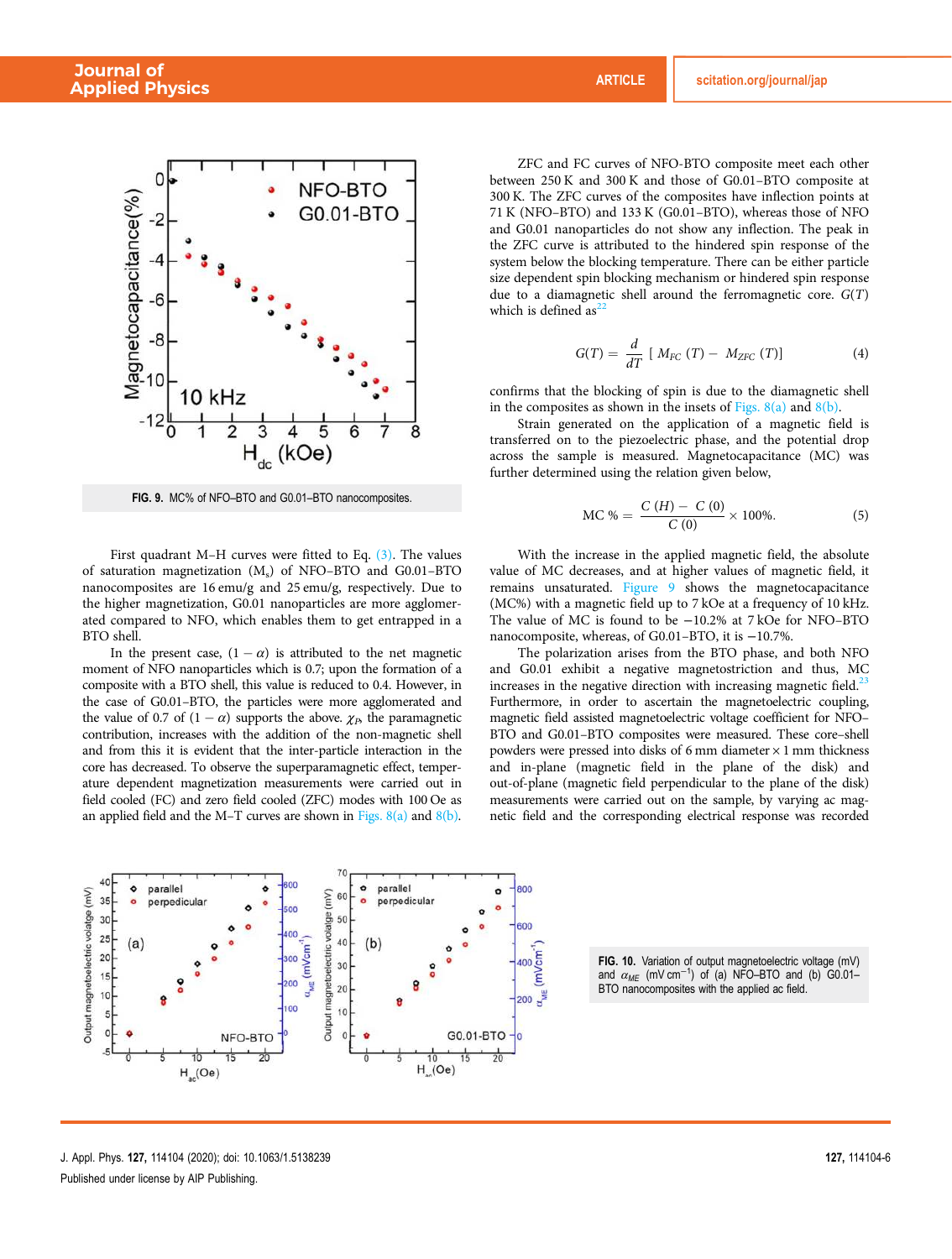

FIG. 11. Variation of magnetoelectric voltage coefficient of (a) NFO–BTO in parallel and (b) perpendicular configuration and (c) G0.01–BTO in parallel and (d) perpendicular configuration.

using a lock-in amplifier. $24$  The magnetoelectric voltage coefficient  $(\alpha_{ME})$  was calculated by measuring the voltage (V) drop across the core–shell nanocomposites and using the formula

$$
\alpha_{ME} = \frac{1}{t} \left( \frac{dV}{dh} \right),\tag{6}
$$

where  $t$  represents the thickness of the sample and  $h$  denotes the applied ac magnetic field.

Figure 10 shows the variation of output magnetoelectric voltage and  $\alpha_{ME}$  with ac magnetic field for both the composites.  $\alpha_{ME}$  increases linearly with the applied ac magnetic field in accordance with the literature<sup>24,25</sup> and upon doping with Gd,  $\alpha_{ME}$ dance with the literature<sup>24,25</sup> and upon doping with Gd,  $\alpha_{ME}$ increases from 570 to 770 mV/cm<sup>-1</sup>. G0.01 has a higher anisotropy constant  $(4.99 \times 10^4 \text{ J/m}^3)$  as discussed in Sec. III giving rise to a higher  $\alpha_{ME}$  value of G0.01-BTO compared to NFO-BTO  $(K_1 = 3.48 \times 10^4 \text{ J/m}^3)$ . Fixing the ac field at 5 Oe, variations of  $\alpha_{ME}$  with dc magnetic field were calculated in parallel as well as perpendicular configuration (Fig. 11). In the parallel configuration, the  $\alpha_{ME}$  value obtained for NFO–BTO is 40 mV/cm<sup>-1</sup> Oe<sup>-1</sup> the  $\alpha_{ME}$  value obtained for NFO-BTO is 40 mV/cm<sup>-1</sup> Oe<sup>-1</sup>, whereas in the perpendicular configuration, it is 49 mV/cm<sup>-1</sup> Oe<sup>-1</sup>. In the case of G0.01–BTO, the  $\alpha_{ME}$  values, for parallel and perpendicular modes obtained, are 48 and  $43 \text{ mV/cm}^{-1} \text{Oe}^{-1}$ , respectively. The value of  $\alpha_{ME}$  obtained in the parallel configuration, for G0.01– BTO is higher than that of NFO-BTO indicating an increase of planar anisotropy compared to the perpendicular anisotropy.

#### IV. CONCLUSIONS

Nanocomposites of core–shell NFO–BTO and G0.01–BTO were synthesized by the sol-gel technique and were investigated through XRD, magnetization, TEM, MC, and ME measurements. The compounds were found to form in the single phase inverse spinel and a perovskite structure with space group  $Fd\overline{3}m$  and  $P4mm$ , respectively. The particle sizes of the nanoparticles estimated using TEM micrographs were in agreement with the crystallite sizes obtained from XRD. Both G0.01–BTO and NFO–BTO exhibited a negative MC%, which were corroborated with magnetoelectric measurements.

#### REFERENCES

<sup>1</sup>H. Schmid, Ferroelectrics 162, 317 (1994).

<sup>2</sup>N. A. Spaldin and M. Fiebig, Science 309, 391 (2005).

<sup>3</sup>D. Viehland, J. F. Li, Y. Yang, T. Costanzo, A. Yourdkhani, G. Caruntu, P. Zhou, T. Zhang, T. Li, A. Gupta, M. Popov, and G. Srinivasan, J. Appl. Phys. 124, 061101 (2018).

<sup>4</sup>K. K. Bharathi, K. Balamurugan, P. N. Santhosh, M. Pattabiraman, and G. Markandeyulu, Phys. Rev. B 77, 172401 (2008).

<sup>5</sup>K. K. Bharathi, J. A. Chelvane, and G. Markandeyulu, J. Magn. Magn. Mater. 321, 3677 (2009).